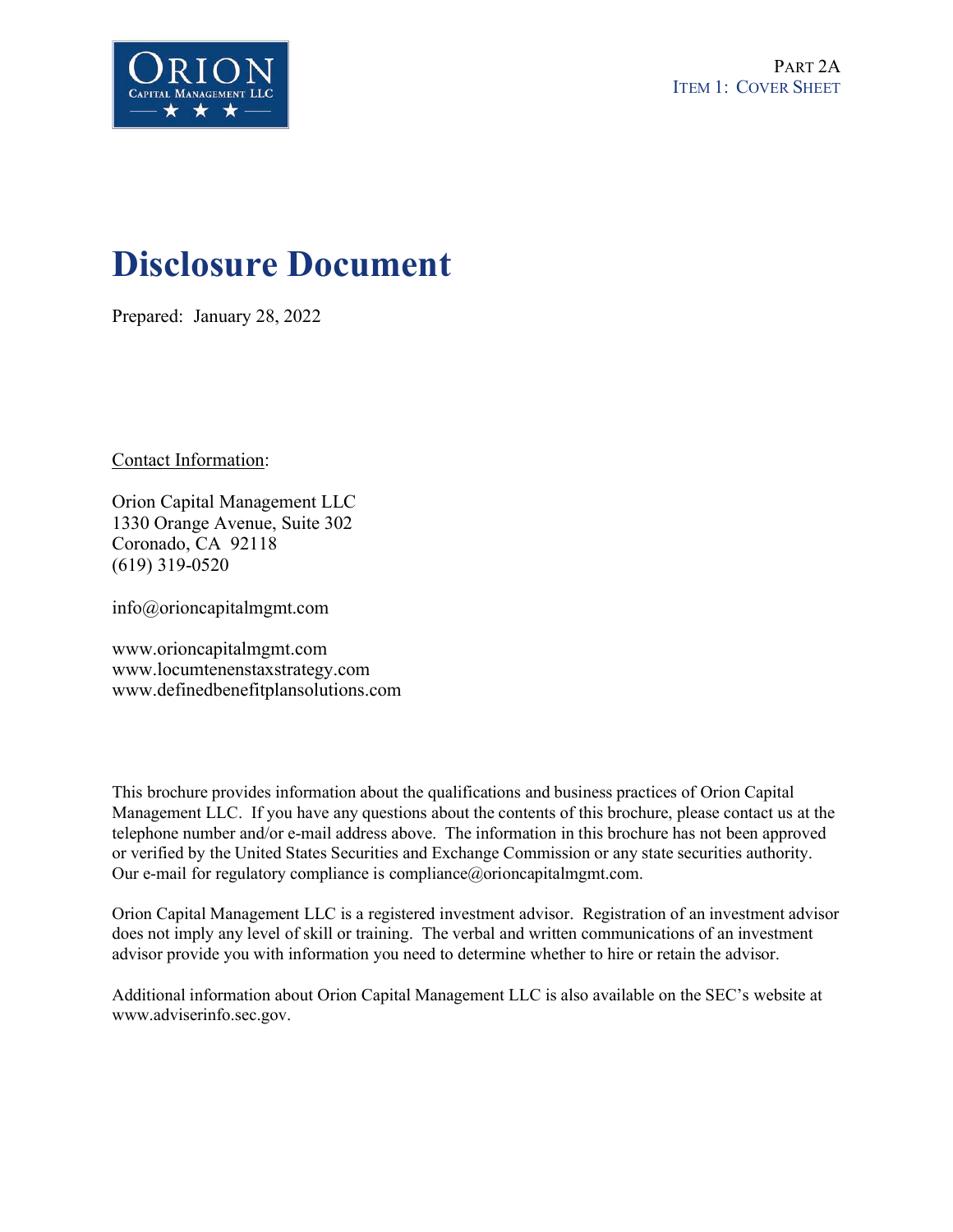

Our previous annual updating amendment was dated January 19, 2021. Following is a summary of the material changes made to Part 2 since that amendment.

Cover Sheet: Updated phone number to (619) 319-0520.

Item 4: As of December 31, 2021, we managed assets of \$192.4 million on a discretionary basis and \$0.3 million on a non-discretionary basis.

Item 13: Added Chaz Fahrner as individual responsible for review and monitoring of client accounts.

Item 14: We receive client leads from SmartAdvisor by SmartAsset. In this arrangement, Orion pays a fixed amount for the initial client lead. No ongoing fees are paid whether or not the client elects to engage us to provide advisory services.

Please contact us at (619) 319-0520 or info@orioncapitalmgmt.com if you would like a copy of our updated Part 2. Additional information about us is also available on the SEC's website at www.adviserinfo.sec.gov.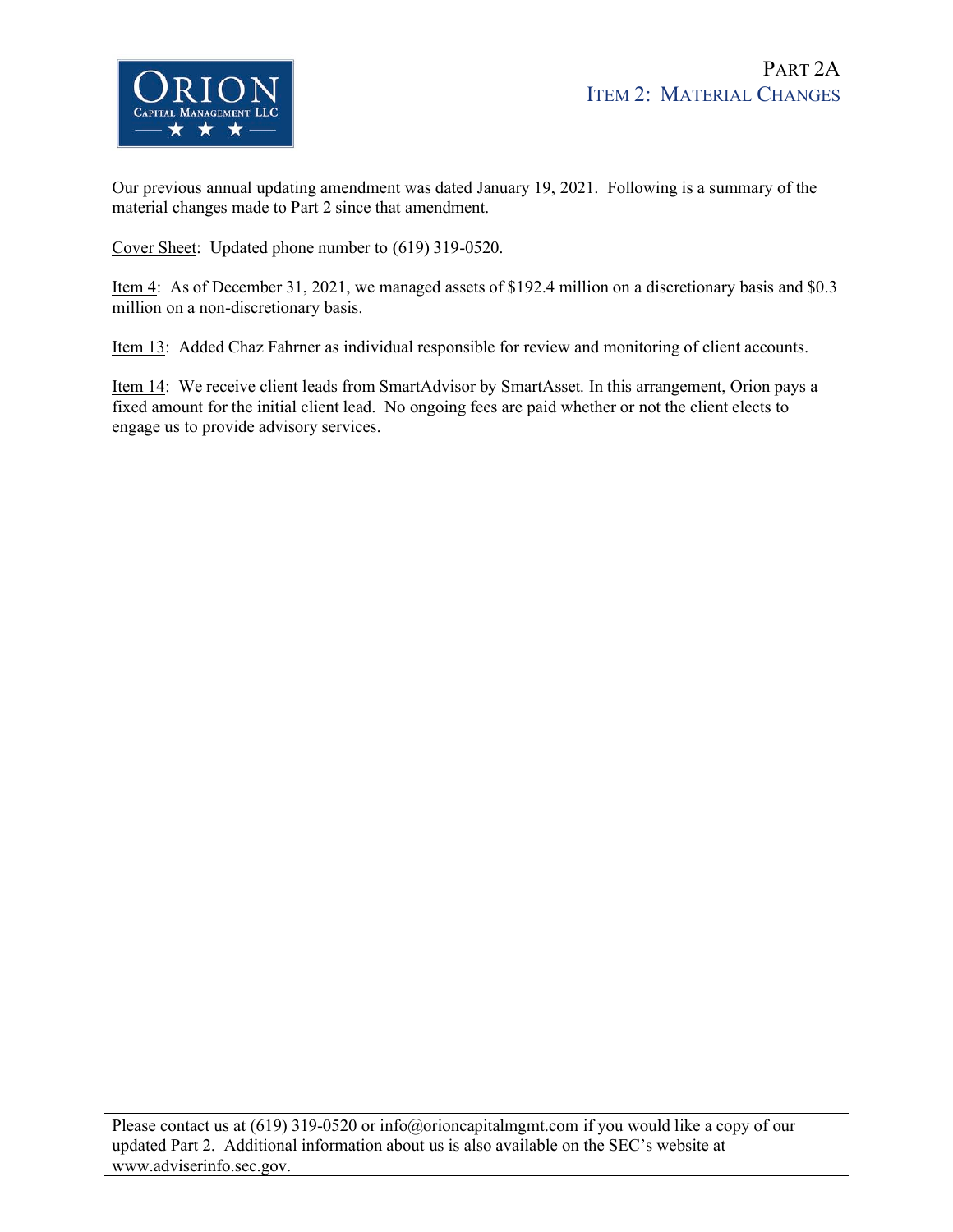## **ITEM 3: TABLE OF CONTENTS**

| Item 2: Material Changes                                                                         |
|--------------------------------------------------------------------------------------------------|
| Item 3: Table of Contents                                                                        |
|                                                                                                  |
|                                                                                                  |
|                                                                                                  |
|                                                                                                  |
|                                                                                                  |
|                                                                                                  |
|                                                                                                  |
|                                                                                                  |
|                                                                                                  |
|                                                                                                  |
|                                                                                                  |
|                                                                                                  |
|                                                                                                  |
|                                                                                                  |
|                                                                                                  |
|                                                                                                  |
| Item 11: Code of Ethics, Participation or Interest in Client Transactions and Personal Trading 4 |
|                                                                                                  |
|                                                                                                  |
|                                                                                                  |
|                                                                                                  |
|                                                                                                  |
|                                                                                                  |
|                                                                                                  |
|                                                                                                  |
|                                                                                                  |
|                                                                                                  |
|                                                                                                  |
|                                                                                                  |
|                                                                                                  |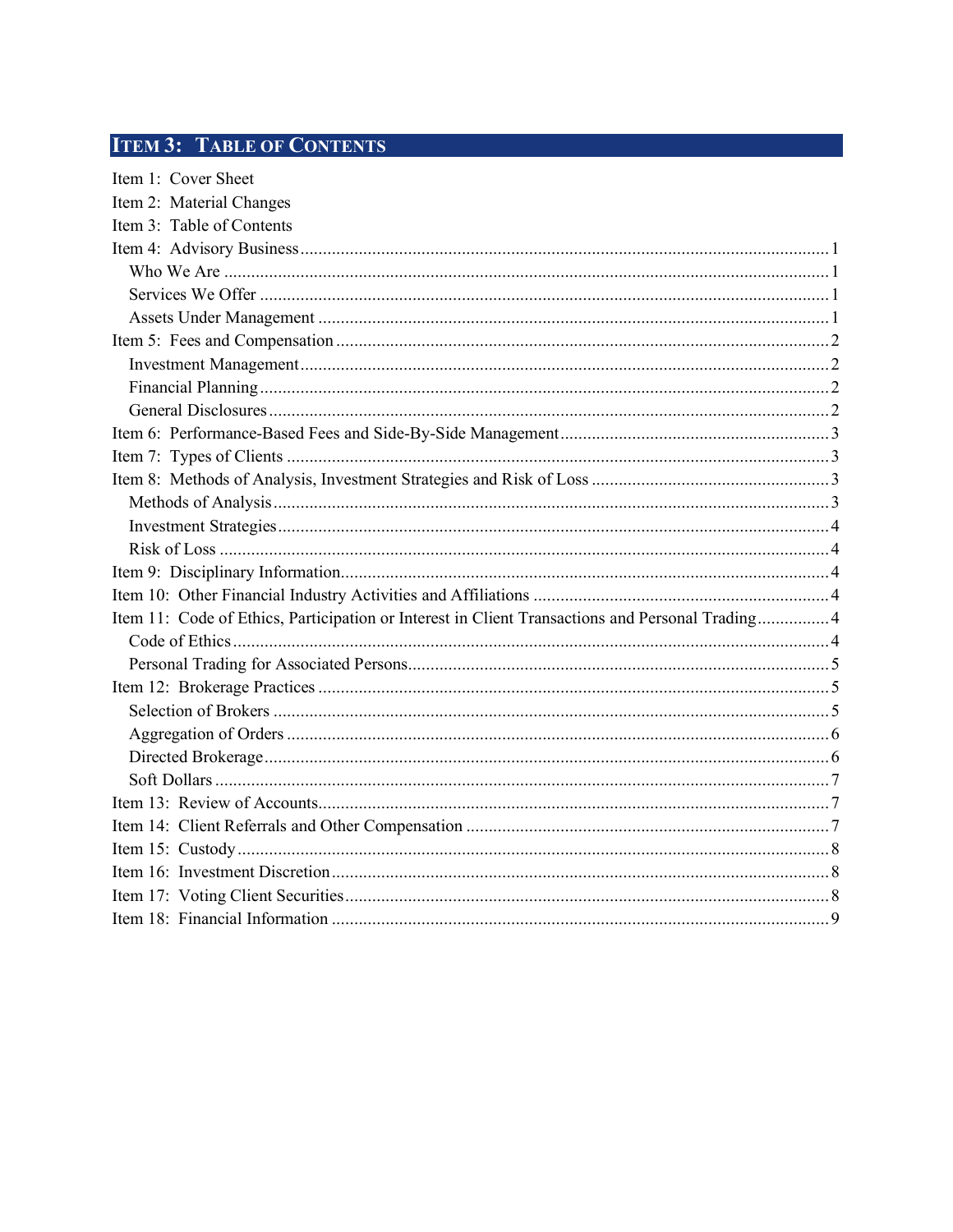## **ITEM 4: ADVISORY BUSINESS**

## **Who We Are**

Orion Capital Management LLC (referred to as "we," "our," "us," or "Orion"), has been registered as an investment advisor since June 2002. Our principal is Peter C. Thoms, CFA, Managing Member.

## **Services We Offer**

#### **Investment Management**

We provide customized portfolio management for our advisory clients.

We employ a broad range of financial instruments to pursue our clients' objectives, including, but not limited to, individual common and preferred stocks, exchange-traded funds, convertible stocks or bonds, mutual funds, closed-end stock and fixed income funds, REITS, options, warrants, rights and currency instruments as well as corporate, municipal and government bonds, notes and bills. For our accredited clients we may also employ the use of options and shorting of securities.

We devise, construct and manage for each client a customized portfolio that is suitable for his/her goals and financial circumstances. When a new client hires us, we have an initial discussion with the client to determine a mutually agreeable and appropriate investment strategy. We then consult regularly with our client to ensure that our strategy and asset allocation remain suitable and desirable. We make strategy and asset allocation changes as needed.

Our clients have the authority if they choose to restrict us from investing in certain types of securities.

We do not provide portfolio management services to a wrap fee program.

#### **Financial Planning**

In addition to our investment advisory services, we also offer financial planning.

We provide financial planning services on topics such as retirement planning, tax planning, risk management, college savings, cash flow, debt management, work benefits, and estate and incapacity planning.

In delivering our financial planning services, we do a detailed evaluation of a client's current and future financial state by using currently known variables to project future cash flows, asset values and withdrawal plans. Through the financial planning process, all questions, information and analysis will be considered as they affect and are affected by the entire financial and life situation of the client. Clients desiring a financial plan will receive a written or an electronic report that provides the client with a detailed financial plan designed to achieve his or her stated financial goals and objectives. As time passes and client circumstances change, we monitor the plan and recommend changes and/or updates to the plan.

## **Assets Under Management**

As of December 31, 2021, we managed assets of \$192.4 million on a discretionary basis and \$0.3 million on a non-discretionary basis.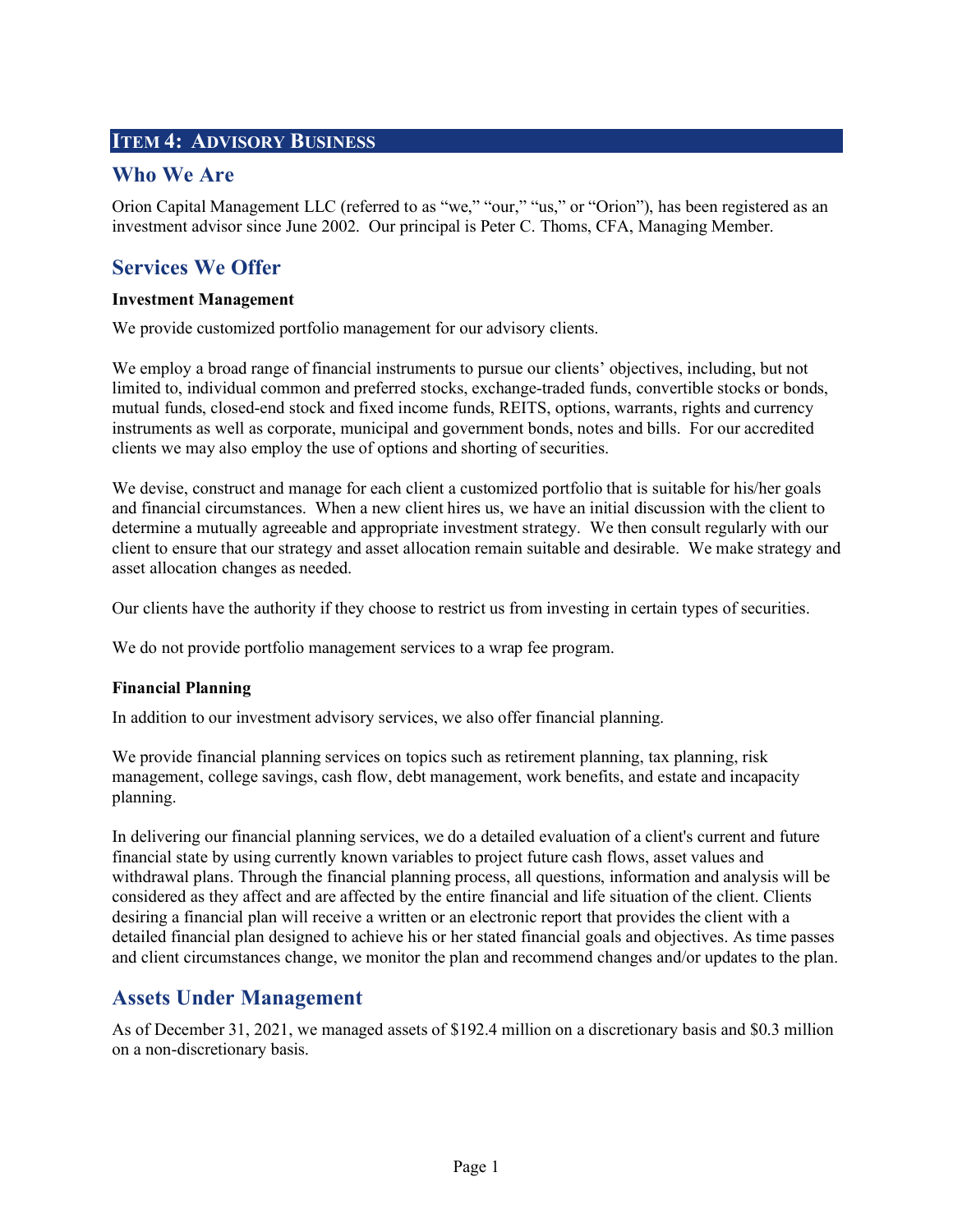## **ITEM 5: FEES AND COMPENSATION**

## **Investment Management**

Financial planning services are offered to all investment management clients.

Our management fees vary based on your assets under management and the investment strategy we employ. They range from 0.9% to 1.5% per annum of assets under management. All households are subject to a minimum quarterly fee of \$950. Fees are billed at the end of each quarter in arrears, based on the assets under management as of the last day of the calendar quarter. Fees can be negotiated based on a client's service needs and/or the expected economic impact a client's business relationship will have with Orion.

## **Financial Planning**

#### **Project-Based Financial Planning Fixed Fee**

We offer project-based financial planning services on a fixed fee basis for clients who do not desire ongoing financial planning. The fixed fee can range between \$3,750 and \$12,500. The fee is negotiable. The fixed fee will be agreed upon before the start of any work, and a deposit of 50% of the agreed upon fee is due at the start of the project. Fees for this service may be paid by electronic funds transfer or check. If the agreement is terminated before completion, the deposit will be non-refundable, and no further fees will be charged.

#### **Project-Based Financial Planning Hourly Fee**

We also offer project-based financial planning at an hourly rate of \$300 per hour. The fee may be negotiable in certain cases and is due at the completion of the engagement. In the event of early termination by the client, any fees for the hours already worked will be due. Fees for this service may be paid by electronic funds transfer or check.

## **General Disclosures**

For our investment advisory services, any assets added to or withdrawn from any account in the middle of a quarter are charged pro-rata for the time the assets were in the account.

A client desiring to end our advisory relationship may do so by providing written notice. We will prorate the advisory fees accrued through the termination date and send an invoice for the advisory fees due.

You may provide authorization for us to deduct our fees directly from your investment account. Important information about the deduction of management fees:

- You must provide authorization for us to deduct fees by initialing the appropriate section of our contract.
- You will receive regular statements from your custodian which show all transactions in your account, including the deduction of our fees.
- You are responsible for reviewing the accuracy of the fees being billed, as the custodian will not do so.

You may elect to pay by check rather than having payment deducted directly from your account.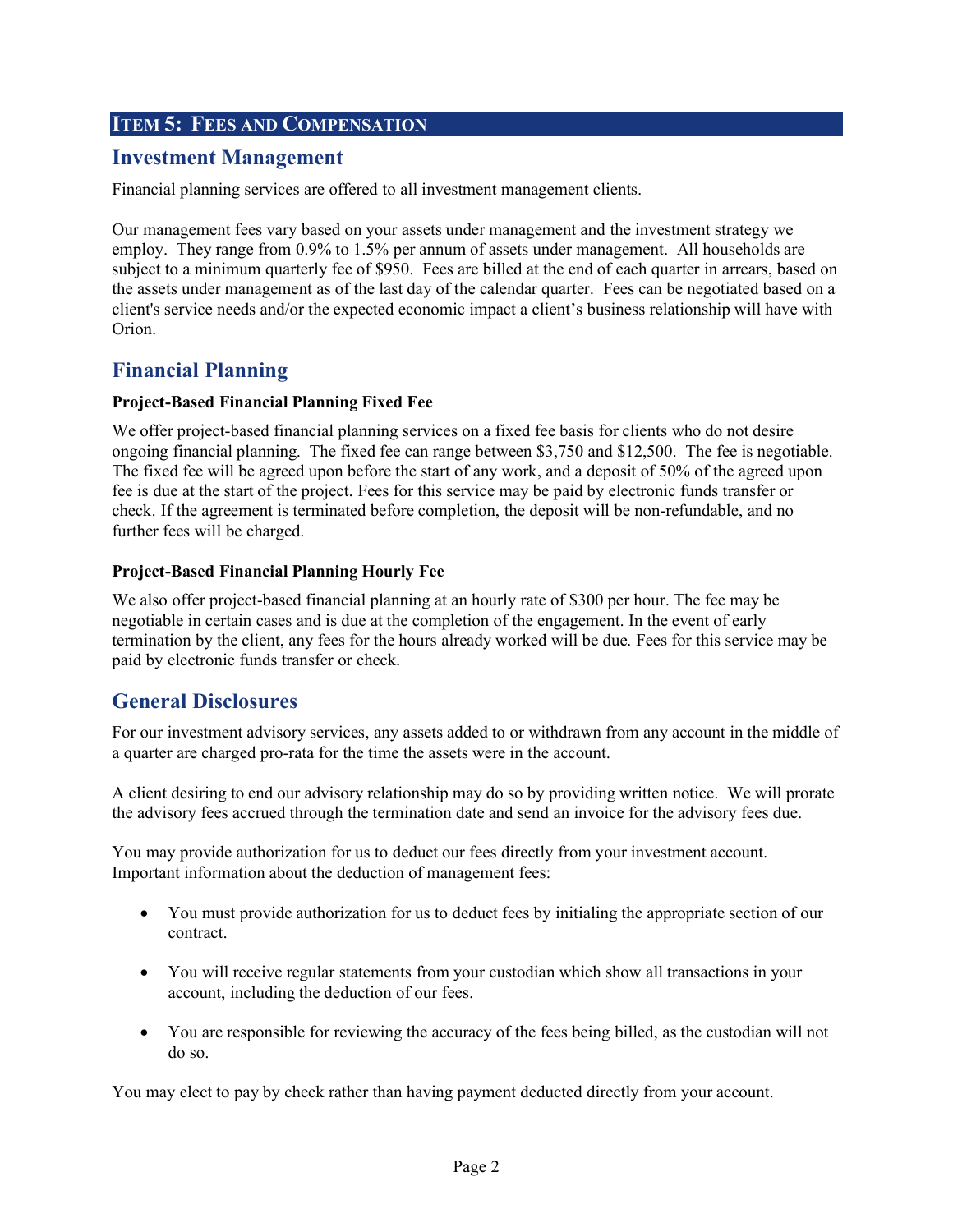#### **Other Costs Involved**

In addition to our advisory fees shown above, you are responsible for paying other fees associated with your account. These fees include:

- Fees for ETFs and mutual funds. These are fees assessed by the managers of the ETF or mutual fund.
- Brokerage costs and transaction fees charged by the custodian and/or executing broker.

Additional information about brokerage costs and services is provided in "Item 12: Brokerage Practices."

We believe the fees mentioned above are competitive; however, you may be able to obtain similar services from other sources at a lower price.

#### **ITEM 6: PERFORMANCE-BASED FEES AND SIDE-BY-SIDE MANAGEMENT**

We do not earn performance fees for the management of any client accounts.

#### **ITEM 7: TYPES OF CLIENTS**

Orion provides advisory services to clients including, but not limited to individuals, families, trusts, profit sharing plans, partnerships, corporations, pension plans, and non-profit organizations.

Generally, we require that clients maintain at least \$250,000 under management with us. However, we may waive that minimum at our sole discretion.

#### **ITEM 8: METHODS OF ANALYSIS, INVESTMENT STRATEGIES AND RISK OF LOSS**

## **Methods of Analysis**

We employ an active investment strategy and primarily use fundamental analysis in making investment decisions. Fundamental analysis is the process of using financial, economic and business indicators as investment selection criteria. These criteria are usually ratios and trends that may indicate the overall strength or weakness and financial viability of the entity being analyzed. Such criteria include, but are not limited to:

- Revenue trends
- Earnings
- $\bullet$  Cash flow
- Growth estimates and trends
- Margin trends
- Management strength and stability
- $\bullet$  Competitive position
- Financial position
- $\bullet$  Credit rating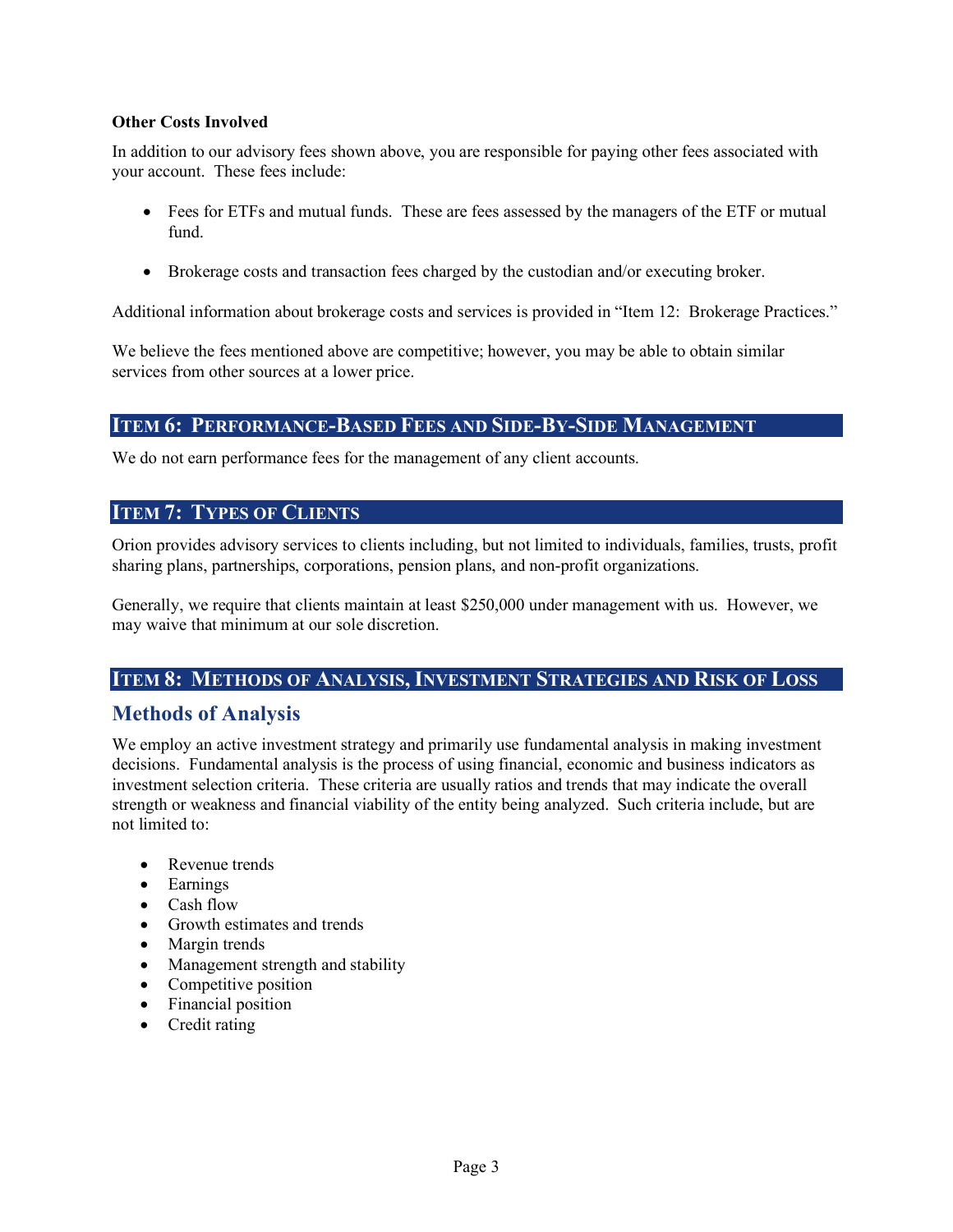Macroeconomic factors we examine include, but are not limited to:

- General economic conditions
- Inflation trends
- Interest rates and the yield curve
- Market volatility and trends
- $\bullet$  Monetary policy
- Legislative actions and trends

We may employ other methods of analysis as deemed appropriate.

## **Investment Strategies**

We devise, construct and maintain a customized investment portfolio for each client. Customized portfolios are managed to be consistent with each of our clients' financial goals and tolerance for risk and may contain a wide variety of securities.

## **Risk of Loss**

Every effort is made to ensure positive outcomes for our clients. However, all investments carry the risk of loss and we can make no assurance that our clients will achieve their investment goals or that our strategies will result in profits to our clients.

Certain investment strategies we offer make use of options. Option contracts are derivative instruments that allow the option contract holder to control many shares of the underlying stock. This imbedded leverage may magnify gains or losses.

#### **ITEM 9: DISCIPLINARY INFORMATION**

As a registered investment advisor, we are required to disclose any material facts regarding any legal or disciplinary actions that would be material to your evaluation of our firm and each investment advisor representative providing investment advice to you. We have no information of this type to report.

#### **ITEM 10: OTHER FINANCIAL INDUSTRY ACTIVITIES AND AFFILIATIONS**

As a registered investment advisor, we are required to disclose when we, or any of our principals, have any other financial industry affiliations. Neither Orion nor our affiliated persons have material outside business affiliations, arrangements or registrations, pending or otherwise, with other companies, regulatory organizations or persons other than those disclosed in this section.

## **ITEM 11: CODE OF ETHICS, PARTICIPATION OR INTEREST IN CLIENT TRANSACTIONS AND PERSONAL TRADING**

#### **Code of Ethics**

We have adopted a set of enforceable guidelines (Code of Ethics), which describes unacceptable conduct by Orion and our associated persons. Summarized, this Code of Ethics prohibits us from:

• placing our interests before yours,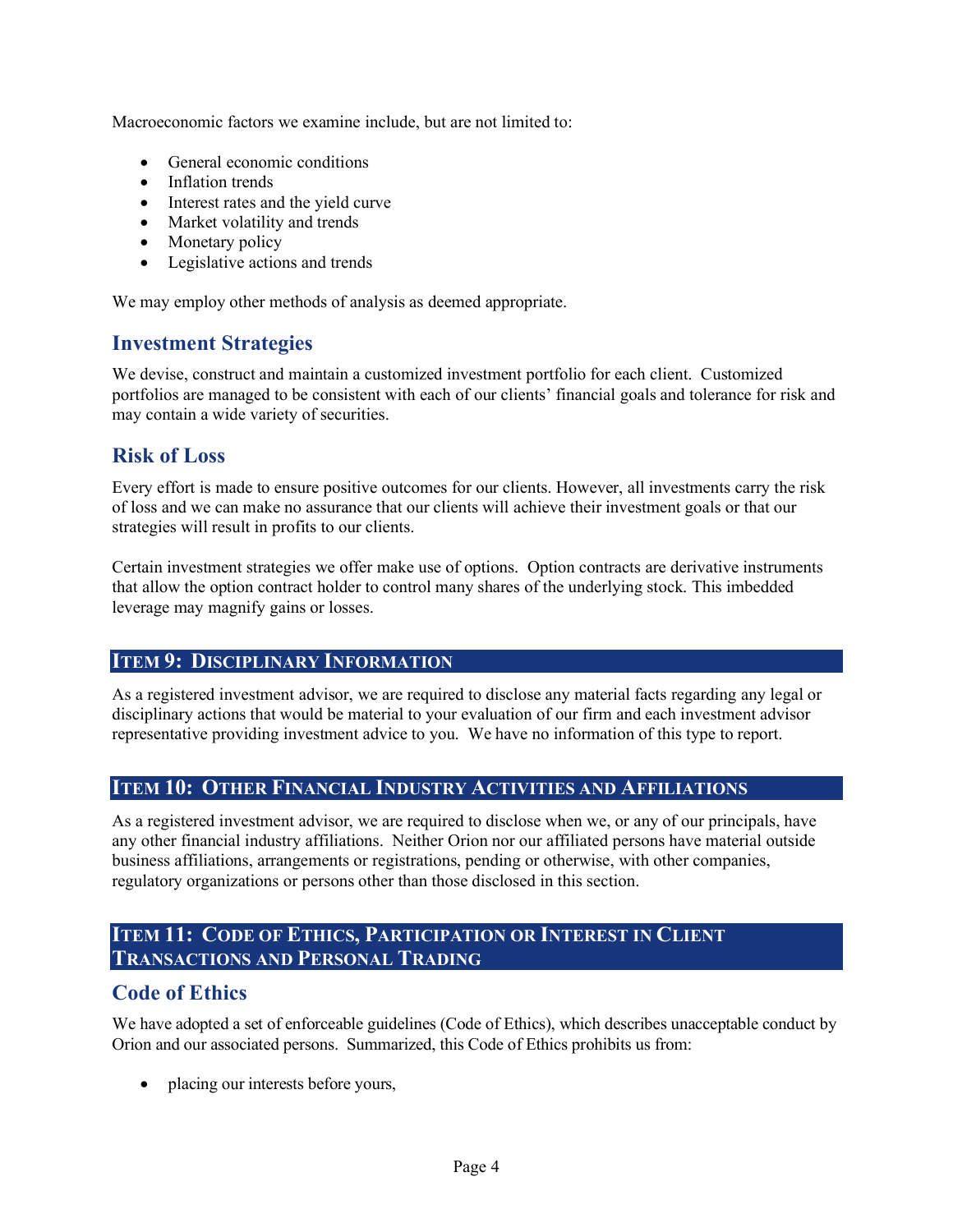- using non public information gathered when providing services to you for our own gains, or
- engaging in any act, practice or course of business that is, or might be considered, fraudulent, deceptive, manipulative, or in violation of any applicable law, rule or regulation of a governmental agency.

Please contact us if you would like to receive a full copy of our Code of Ethics.

## **Personal Trading for Associated Persons**

We may buy or sell some of same securities for you that we hold in our personal accounts. We may also buy for our personal account some of the same securities that you already hold in your account. It is our policy not to permit our associated persons (or their immediate relatives) to trade in a way that takes advantage of price movements caused by client transactions.

We may restrict trading for a particular security for our accounts or those of our associated persons if there is a pending trade in that security in a client account. Trades for our own accounts (and those of our associated persons) will be placed as part of a block trade with client trades, or individually after client trades have been completed. Additional information about block trades is provided in the Aggregation of Orders section of "Item 12: Brokerage Practices." When our trades are placed after our client trades, we may receive a better or worse price than that received by the client.

Orion and its associated persons may purchase or sell specific securities for their own accounts based on personal investment considerations without regard to whether the purchase or sale of such securities are appropriate for clients.

All persons associated with us are required to report all personal securities transactions to us quarterly.

#### **ITEM 12: BROKERAGE PRACTICES**

## **Selection of Brokers**

In selecting brokers to execute portfolio transactions, we make a good faith judgment about which broker would be appropriate. We take into consideration not only the available prices and rates of brokerage commissions, but also other relevant factors that may include (without limitation):

- $\bullet$  the execution capabilities of the broker/dealer,
- research (including economic forecasts, investment strategy advice, fundamental and technical advice on individual securities, valuation advice and market analysis),
- custodial and other services provided by the broker/dealer that are expected to enhance our general portfolio management capabilities,
- $\bullet$  the size of the transaction,
- $\bullet$  the difficulty of execution,
- $\bullet$  the operational facilities of the broker-dealers involved,
- $\bullet$  the risk in positioning a block of securities, and
- the quality of the overall brokerage and research services provided by the broker/dealer.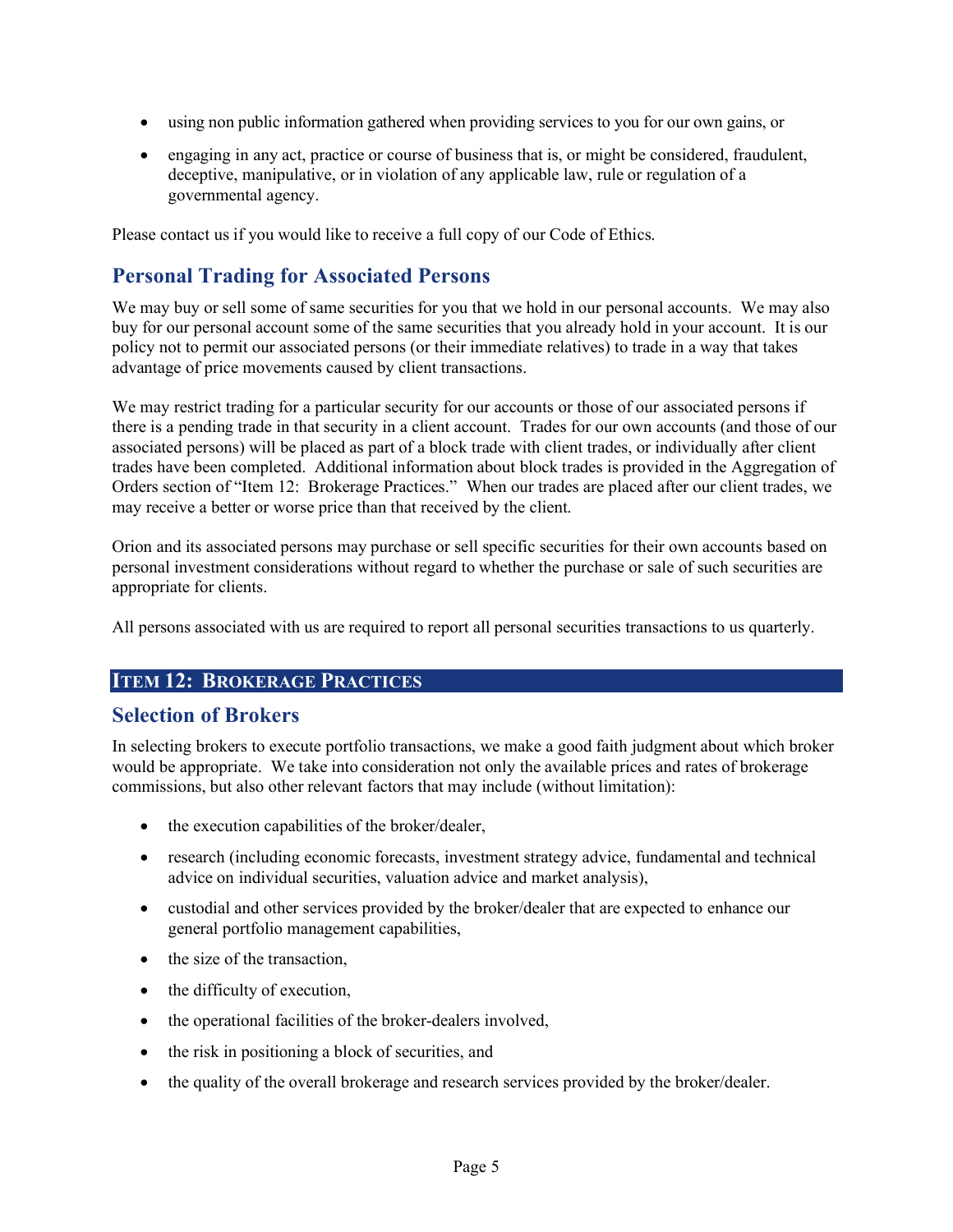When we select the broker/dealer for a transaction, we may cause you to pay a higher commission for effecting a transaction than another broker/dealer would have charged for effecting that transaction. We do this if we determine in good faith that the amount of the commission is reasonable in relation to the value of the brokerage and research services provided by the broker/dealer. The determination is viewed in terms of either the particular transaction or our overall responsibilities to you.

Orion participates in the institutional advisor program (the "Program") offered by TD Ameritrade Institutional. TD Ameritrade Institutional is a division of TD Ameritrade Inc., member FINRA/SIPC ("TD Ameritrade "). TD Ameritrade offers to independent investment advisors services which include custody of securities, trade execution, clearance and settlement of transactions. We receive some benefits from TD Ameritrade through our participation in the Program. Please see Item 14: Client Referrals and Other Compensation" for additional information.

We do not maintain custody of your assets, although we may be deemed to have custody of your assets if you give us authority to withdraw assets from your account (see "Item 15: Custody"). Your assets must be maintained in an account at a "qualified custodian," generally a broker/dealer or bank. We recommend that our clients use TD Ameritrade as the qualified custodian. We are independently owned and operated and are not affiliated with TD Ameritrade. TD Ameritrade will hold your assets in a brokerage account and buy and sell securities when we instruct them to. While we recommend that you use TD Ameritrade as custodian/broker, you will decide whether to do so and will open your account with TD Ameritrade by entering into an account agreement directly with them. We do not open the account for you, although we may assist you in doing so.

## **Aggregation of Orders**

There are occasions on which portfolio transactions will be executed as part of concurrent authorizations to purchase or sell the same security for another client or one or more of our associated persons.

We may choose to block (aggregate) trades for your account with those of other client accounts and personal accounts of persons associated with Orion. When we place a block trade, all participants included in the block receive the same price per share on the trade. The price is calculated by averaging the price of all of the shares traded. Due to the averaging of price over all of the participating accounts, aggregated trades could be either advantageous or disadvantageous. Commission costs are not averaged. You will pay the same commission whether your trade is placed as part of a block or on an individual basis. The objective of the aggregated orders is to facilitate the executions in a manner that is deemed equitable to the accounts involved.

## **Directed Brokerage**

You may instruct us to execute any or all securities transactions for your account with or through one or more broker/dealers designated by you. In these cases, you are responsible for negotiating the terms and conditions (including, but not limited to, commission rates) relating to all services to be provided by the broker/dealers and you are satisfied with the terms and conditions. We have no responsibility for obtaining the best prices or any particular commission rates for transactions with or through the broker/dealer in these situations. You recognize that you may not obtain rates as low as you might otherwise obtain if we had discretion to select broker/dealers other than those chosen by you. If you would like us to cease executing transactions with or through the designated broker/dealer you must notify us in writing.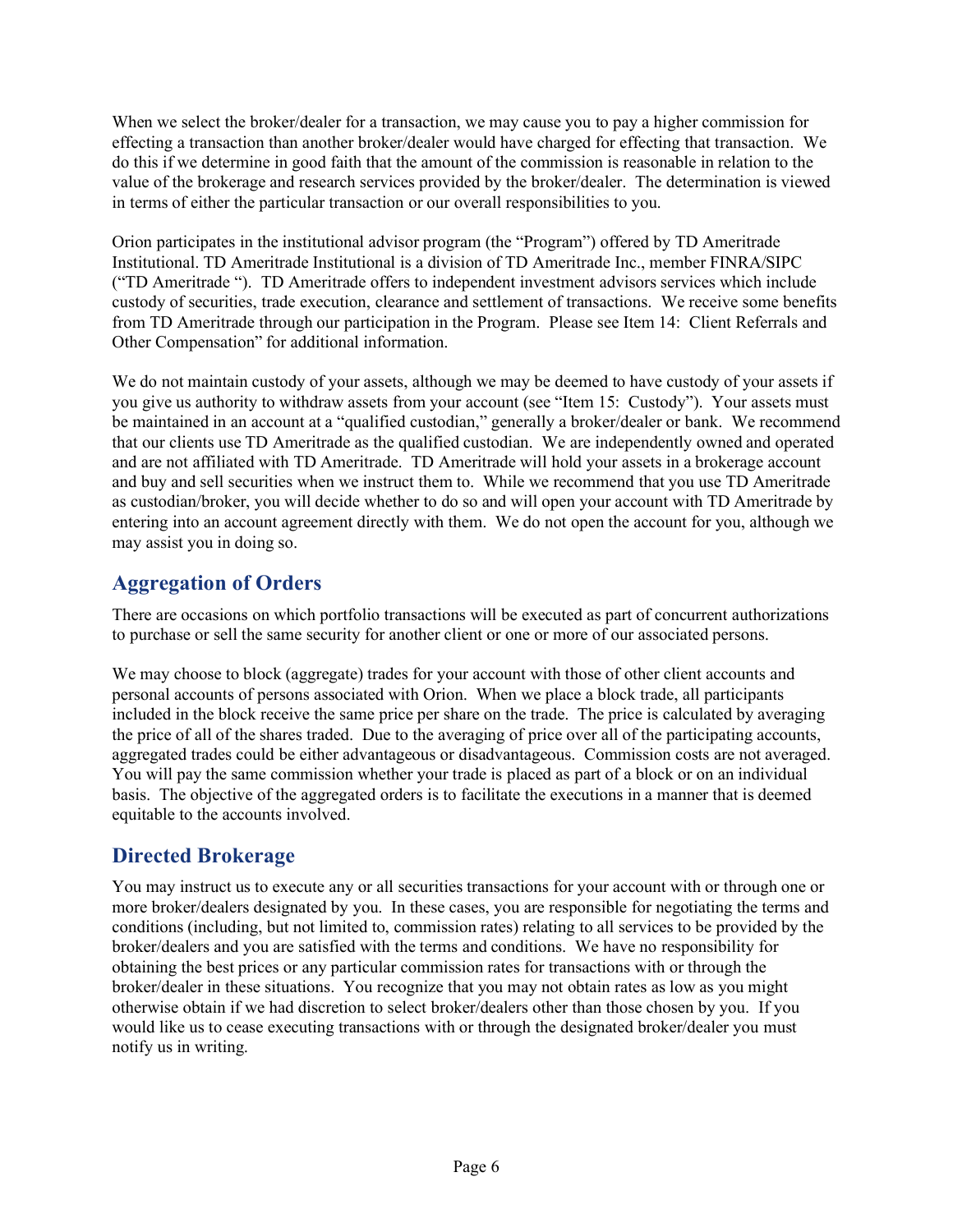## **Soft Dollars**

The receipt of goods and/or services from the required custodian in connection with providing advice to clients is seen by regulators as "soft dollars." The additional services we receive from TD Ameritrade, as disclosed in Item 14 below, would fall under this description of soft dollars.

### **ITEM 13: REVIEW OF ACCOUNTS**

At least quarterly, Peter Thoms, Orion's Founder and Managing Member, Jefferson Rotherham and Chaz Fahrner, investment advisor representatives, monitor the asset allocation and the performance of client accounts. If a client's circumstances change, one of these individuals will conduct a portfolio review. Reviews are also done upon client request.

Quarterly written reports are available to all clients. These reports include a complete list of individual holdings at the security level as well as details on those holdings including symbol, price, shares, weight in portfolio, cost per share, cost basis, current value, gain/loss, return (in %), yield and projected income. We also provide a performance report which details the current and historical quarterly percentage change and dollar-value change in the portfolio for each quarter and for each calendar year. Quarterly invoices are also available.

#### **ITEM 14: CLIENT REFERRALS AND OTHER COMPENSATION**

As disclosed in "Item 12: Brokerage Practices," we participate in TD Ameritrade Institutional's advisor program and we may recommend that clients use TD Ameritrade for custody and brokerage services. There is no direct link between our participation in the program and the investment advice we give to you, although we receive economic benefits through our participation in the program that are typically not available to TD Ameritrade retail investors. These benefits include the following products and services (provided without cost or at a discount):

- receipt of duplicate client statements and confirmations;
- research related products and tools;
- $\bullet$  consulting services;
- access to a trading desk serving investment advisor participants;
- access to block trading (which provides the ability to aggregate securities transactions for execution and then allocate the appropriate shares to client accounts);
- the ability to have advisory fees deducted directly from client accounts;
- access to an electronic communications network for client order entry and account information;
- access to mutual funds with no transaction fees and to certain institutional money managers; and
- discounts on compliance, marketing, research, technology, and practice management products or services provided to Orion by third party vendors.

TD Ameritrade may also have paid for business consulting and professional services received by Orion's related persons. Some of the products and services made available by TD Ameritrade through the program may benefit Orion but may not benefit its client accounts. These products or services may assist us in managing and administering client accounts, including accounts not maintained at TD Ameritrade.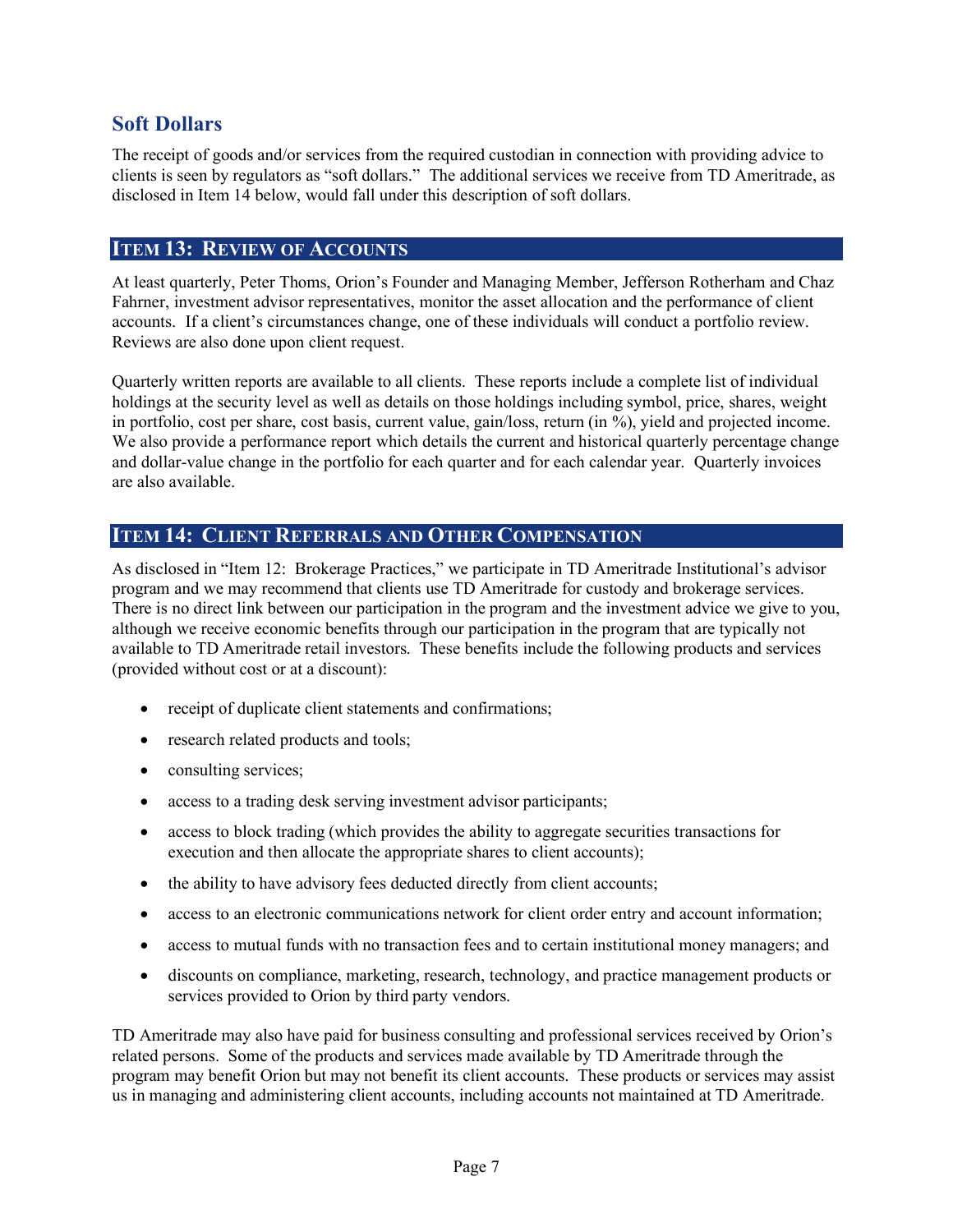Other services made available by TD Ameritrade are intended to help Orion manage and further develop its business enterprise. The benefits received by Orion or its personnel through participation in the program do not depend on the amount of brokerage transactions directed to TD Ameritrade. As part of its fiduciary duties to clients, we endeavor at all times to put the interests of our clients first. Clients should be aware, however, that our receipt of economic benefits in and of itself creates a potential conflict of interest and may indirectly influence our choice of TD Ameritrade for custody and brokerage services.

We receive client leads from SmartAdvisor by SmartAsset. In this arrangement, Orion pays a fixed amount for the initial client lead. No ongoing fees are paid whether or not the client elects to engage us to provide advisory services.

#### **ITEM 15: CUSTODY**

If you give us authority to deduct our fees directly from your account, we have custody of those assets. In order to avoid additional regulatory requirements in these cases, we follow the procedures outlined in "Item 5: Fees and Compensation." You will also receive statements directly from the custodian that detail all transactions in your account. We also urge you to compare your custodian account statements to the periodic portfolio reports you receive from us.

#### **ITEM 16: INVESTMENT DISCRETION**

You may provide discretionary authority for us to manage your assets. Discretionary authority means that you are giving us limited power of attorney to place trades on your behalf. This limited power of attorney does not allow us to withdraw money from your account other than our advisory fees, if you give us that authority.

You grant us discretionary authority by completing the following items:

- Signing a contract that provides us a limited power of attorney to place trades on your behalf. Any limitations to the trading authorization will be added to this agreement.
- Providing us with discretionary authority on the new account forms that are submitted to the broker/dealer acting as custodian for your account(s).

Clients have the freedom to place limitations on our trading. They can restrict us geographically, by industry, or by number of securities in the portfolio, for example.

## **ITEM 17: VOTING CLIENT SECURITIES**

As a matter of policy and as a fiduciary duty to our clients, we have responsibility for voting proxies for your portfolio securities consistent with your best economic interests. We maintain written policies and procedures as to the handling, research, voting and reporting of proxy voting and make appropriate disclosures about our proxy policies and practices. Our policy and practice includes the responsibility to monitor corporate actions, receive and vote client proxies and disclose any potential conflicts of interest as well as making information available to clients about the voting of proxies for their portfolio securities and maintaining relevant and required records. You may provide direction regarding any particular proxy solicitation.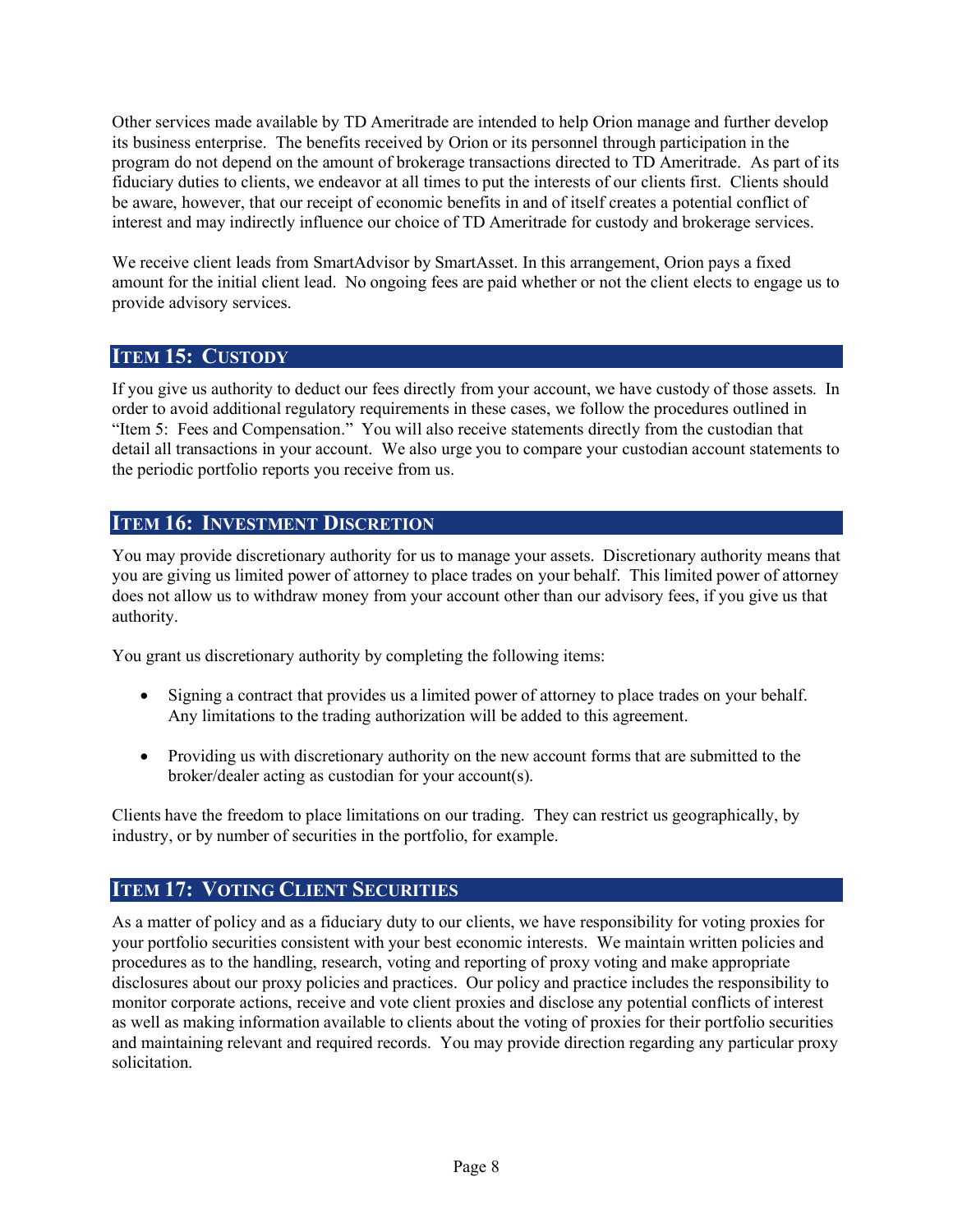You may elect to retain the authority to vote the proxies yourself. In this case you will receive proxies directly from the Custodian. We do not provide guidance about how to vote proxies.

You may request a copy of our Proxy Policies and Procedures and/or information about how a proxy was voted at any time.

## **ITEM 18: FINANCIAL INFORMATION**

We do not charge or solicit pre-payment of more than \$1,200 in fees per client six months or more in advance. We have never filed for bankruptcy and are not aware of any financial conditions that are reasonably likely to impair our ability to meet our contractual obligations to clients.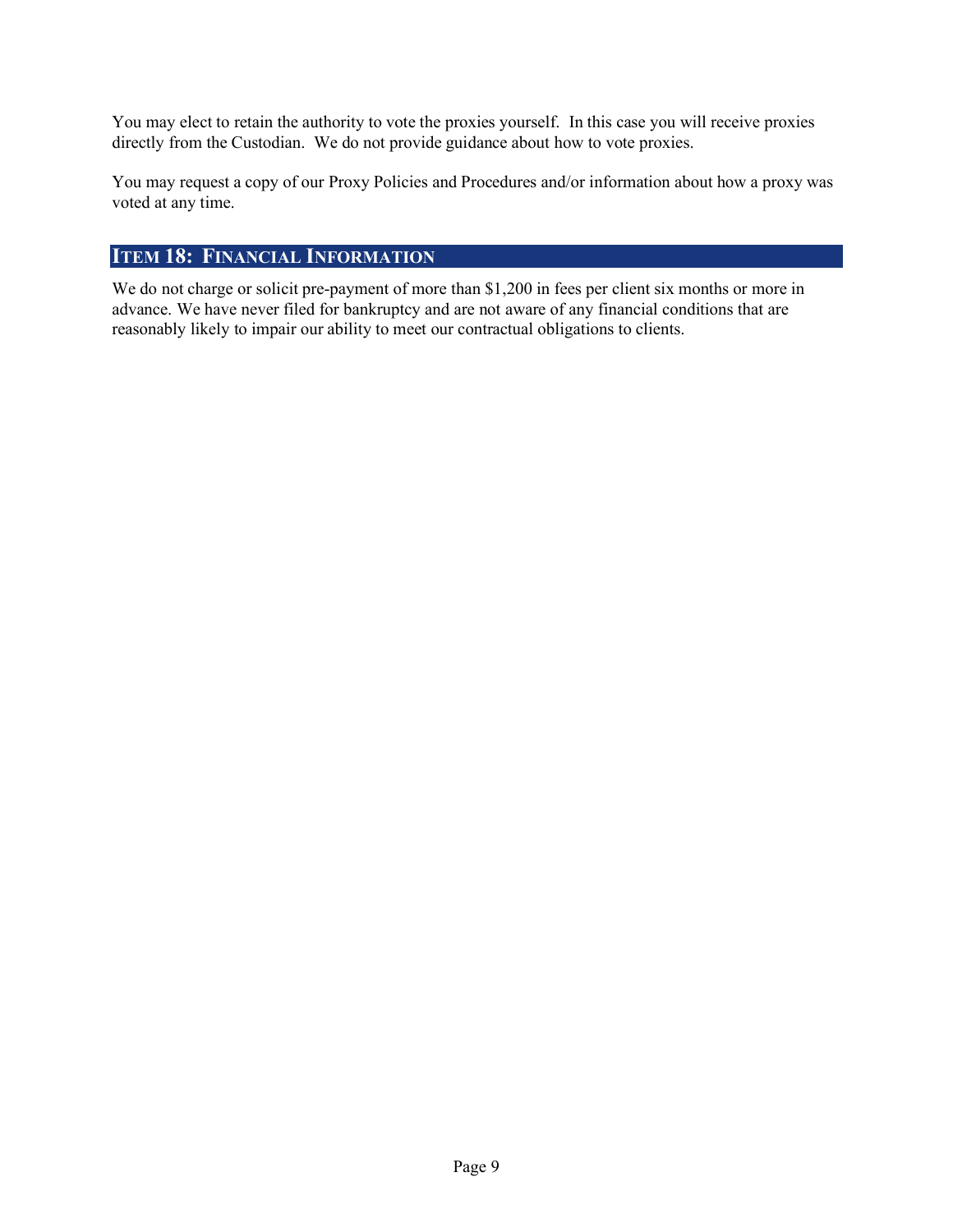



## **BROCHURE SUPPLEMENT**

Peter C. Thoms, CFA Orion Capital Management LLC 1330 Orange Avenue, Suite 302 Coronado, CA 92118 (619) 319-0520

Prepared: January 28, 2022

This Brochure Supplement provides information about Peter C. Thoms that supplements the Orion Capital Management LLC Brochure. You should have received a copy of that Brochure. Please contact Peter C. Thoms, Managing Member at (619) 319-0520 or thoms@orioncapitalmgmt.com if you did not receive Orion Capital Management LLC's Brochure or if you have any questions about the content of this supplement.

Additional information about Peter C. Thoms is available on the SEC's website at www.adviserinfo.sec.gov.

#### **ITEM 2: EDUCATIONAL BACKGROUND AND BUSINESS EXPERIENCE**

#### **Education & Employment Background**

Peter C. Thoms was born in 1967. He received a BA in International & Comparative Political Studies from Hamilton College in 1989 and a MBA in General Management from the Darden Graduate School of Business, University of Virginia in 1998. Since April 2002, he has been the Managing Member and Portfolio Manager of Orion Capital Management LLC, a registered investment advisor. From October 2014 through December 2017, he was the Managing Member and Portfolio Manager to Africa Capital Group LLC, an exempt reporting advisor.

## **Professional Designations**

#### Chartered Financial Analyst (CFA) – 2000

The Chartered Financial Analyst (CFA) charter is a graduate-level investment credential established in 1962 and awarded by the CFA Institute--the largest global association of investment professionals. To earn the CFA charter, candidates must: 1) pass three sequential, six-hour examinations; 2) have at least four years of qualified professional investment experience; 3) join CFA Institute as members; and 4) commit to abide by, and annually reaffirm, their adherence to the CFA Institute Code of Ethics and Standards of Professional Conduct.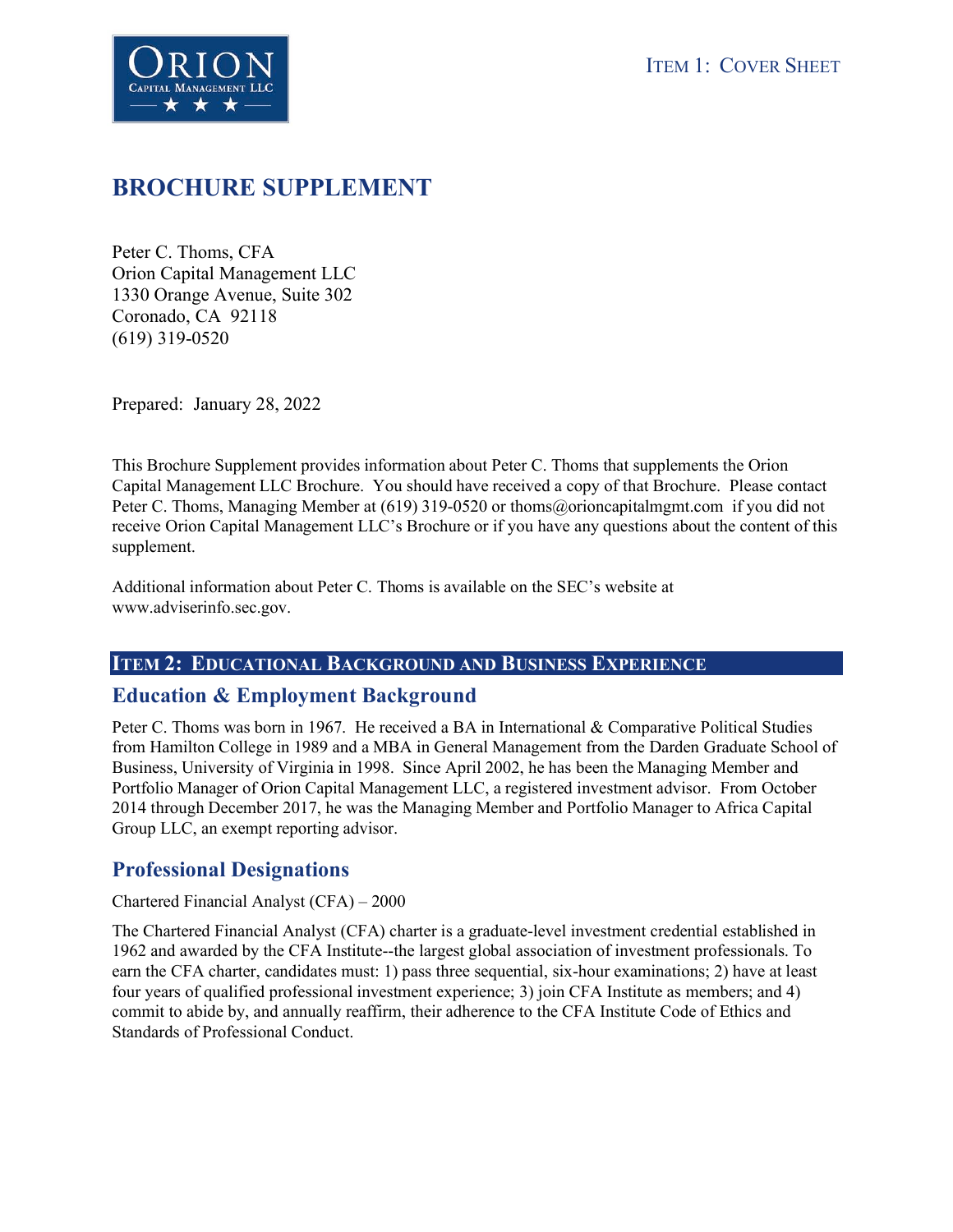## **ITEM 3: DISCIPLINARY INFORMATION**

Registered investment advisors are required to disclose any material facts regarding any legal or disciplinary actions that would be material to your evaluation of each investment advisor representative providing investment advice to you. There is no information of this type to report.

## **ITEM 4: OTHER BUSINESS ACTIVITIES**

Mr. Thoms is not involved in any other business activities.

#### **ITEM 5: ADDITIONAL COMPENSATION**

Mr. Thoms does not receive any economic benefit from any non-client for providing advisory services.

## **ITEM 6: SUPERVISION**

Mr. Thoms, Managing Member, is responsible for the supervision of all investment personnel. His telephone number is (619) 319-0520.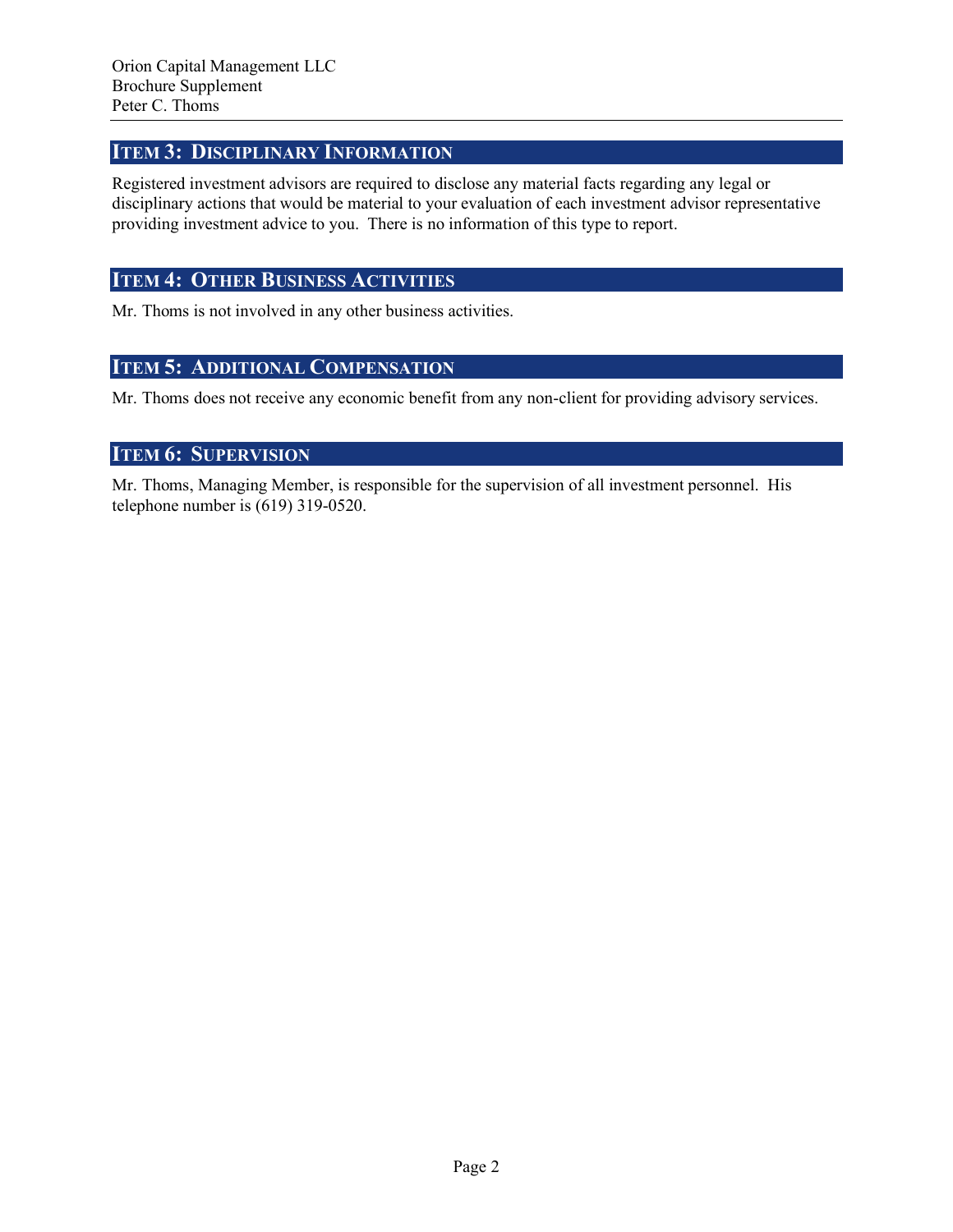



## **BROCHURE SUPPLEMENT**

Chaz M. Fahrner Orion Capital Management LLC 1330 Orange Avenue, Suite 302 Coronado, CA 92118 (619) 322-6009

Prepared: January 28, 2022

This Brochure Supplement provides information about Chaz M. Fahrner that supplements the Orion Capital Management LLC Brochure. You should have received a copy of that Brochure. Please contact Peter C. Thoms, Managing Member at (619) 319-0520 or thoms@orioncapitalmgmt.com if you did not receive Orion Capital Management LLC's Brochure or if you have any questions about the content of this supplement.

Additional information about Chaz M. Fahrner is available on the SEC's website at www.adviserinfo.sec.gov.

#### **ITEM 2: EDUCATIONAL BACKGROUND AND BUSINESS EXPERIENCE**

#### **Education & Employment Background**

Chaz M. Fahrner was born in 1980. He received a B.S. in Business Administration from San Diego State University in 2014 and is currently completing coursework to earn his M.S. in Business Administration from San Diego State University. He joined Orion Capital Management LLC in January 2022 as an investment advisor representative. He has been the owner of Dog Park Apartments since 2007. From April 2018 to December 2021 he was a Registered Representative of LPL Financial and an Investment Advisor Representative with The Gensler Group. From May 2016 to February 2018 he was the Director fo Financial Planning for Qualified Planning.

## **Professional Designations**

Certified Financial Planner (CFP®) - 2017

The CFP designation is issued by the Certified Financial Planner Board of Standards, Inc. In order to receive a CFP designation, the candidate must have a bachelor's degree or higher from an accredited college or university and have 3 years of full-time personal financial planning experience. In addition, the candidate must complete a CFP board-registered program or hold one of the following: CPA, ChFC, Chartered Life Underwriter (CLU), CFA, Ph.D. in business or economics, Doctor of Business Administration or attorney's license. Once the designation is earned, the CFP must complete 30 hours of continuing education every 2 years.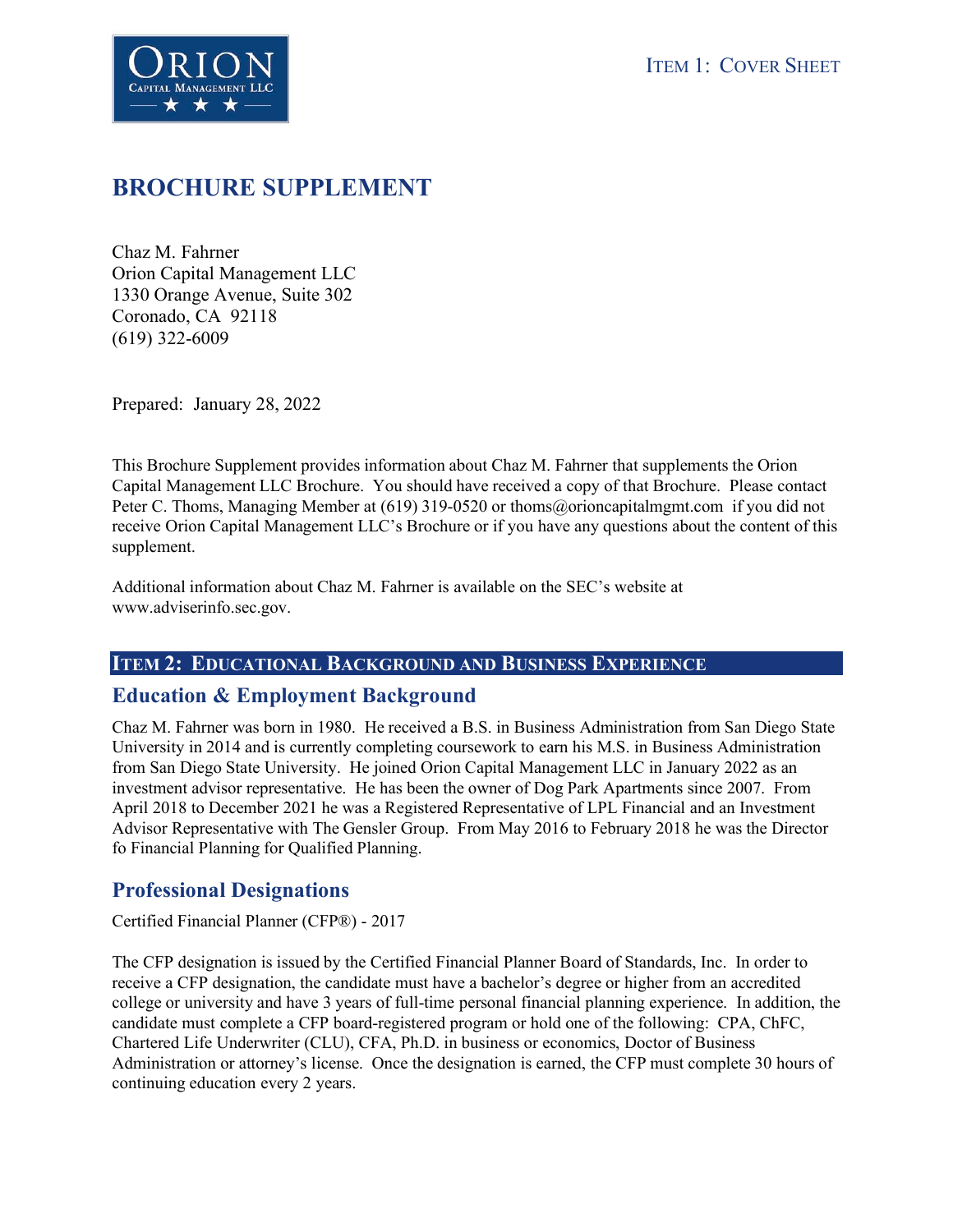## **ITEM 3: DISCIPLINARY INFORMATION**

Registered investment advisors are required to disclose any material facts regarding any legal or disciplinary actions that would be material to your evaluation of each investment advisor representative providing investment advice to you. There is no information of this type to report.

## **ITEM 4: OTHER BUSINESS ACTIVITIES**

Mr. Fahrner is not involved in any other business activities.

#### **ITEM 5: ADDITIONAL COMPENSATION**

Mr. Fahrner does not receive any economic benefit from any non-client for providing advisory services.

## **ITEM 6: SUPERVISION**

Mr. Thoms, Managing Member, is responsible for the supervision of all investment personnel. His telephone number is (619) 319-0520.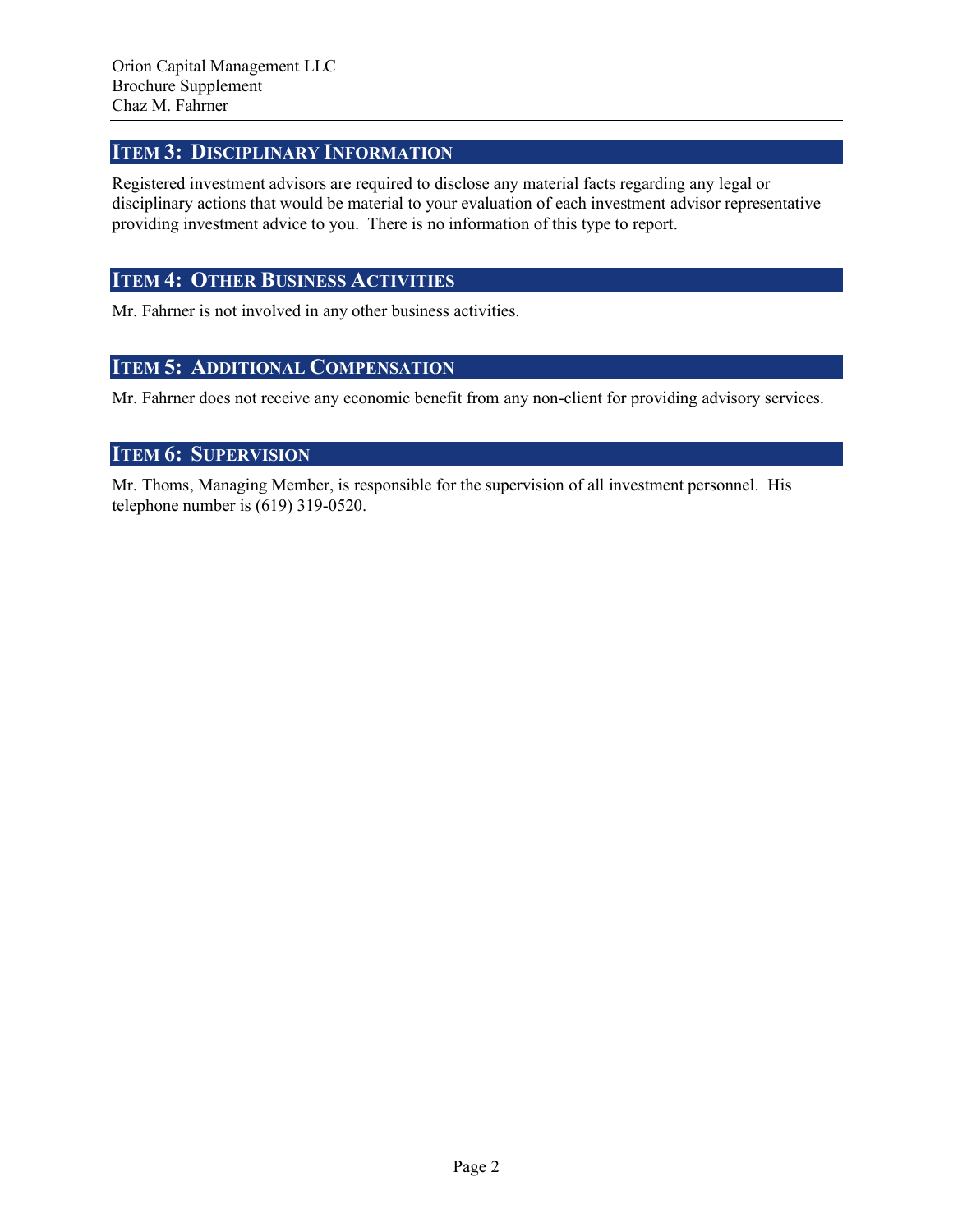



## **BROCHURE SUPPLEMENT**

Jefferson Rotherham Orion Capital Management LLC 1330 Orange Avenue, Suite 302 Coronado, CA 92118 (951) 492-8736

Prepared: January 28, 2022

This Brochure Supplement provides information about Jefferson Rotherham that supplements the Orion Capital Management LLC Brochure. You should have received a copy of that Brochure. Please contact Peter C. Thoms, Managing Member at (619) 319-0520 or thoms@orioncapitalmgmt.com if you did not receive Orion Capital Management LLC's Brochure or if you have any questions about the content of this supplement.

Additional information about Jefferson Rotherham is available on the SEC's website at www.adviserinfo.sec.gov. His CRD number is 6355070.

#### **ITEM 2: EDUCATIONAL BACKGROUND AND BUSINESS EXPERIENCE**

#### **Education & Employment Background**

Jefferson Rotherham was born in 1977. He received an A.S. in Science from University of Vincennes in 2013 and a B.S. in Workforce Education and Development from Southern Illinois University Carbondale in 2013. He also holds a Masters degree in Advanced Financial Planning from Golden Gate University (2019). From June, 1996 through June, 2016, Mr. Rotherham was a member of the US Navy, with the majority of his career being in Naval Special Operations. While on active duty Mr. Rotherham completed numerous advanced military courses to include the US Navy Command Financial Specialist curriculum. From 2008 through 2013 his major collateral duty was being a Command Financial Specialist with the US Navy. From January, 2013 through February, 2019, Mr. Rotherham was with The Gensler Group, a hybrid registered investment advisor affiliated with LPL Financial LLC, working in various roles from intern, administration, operations, marketing and, starting in 2016, the Director of Financial Planning. Mr. Rotherham was with LPL Financial LLC from November, 2014 through February, 2019 as an Associated Person starting November, 2014, and as a Registered Representative starting October, 2015. In April, 2019, he joined Orion Capital Management LLC as an investment advisor representative and financial planner.